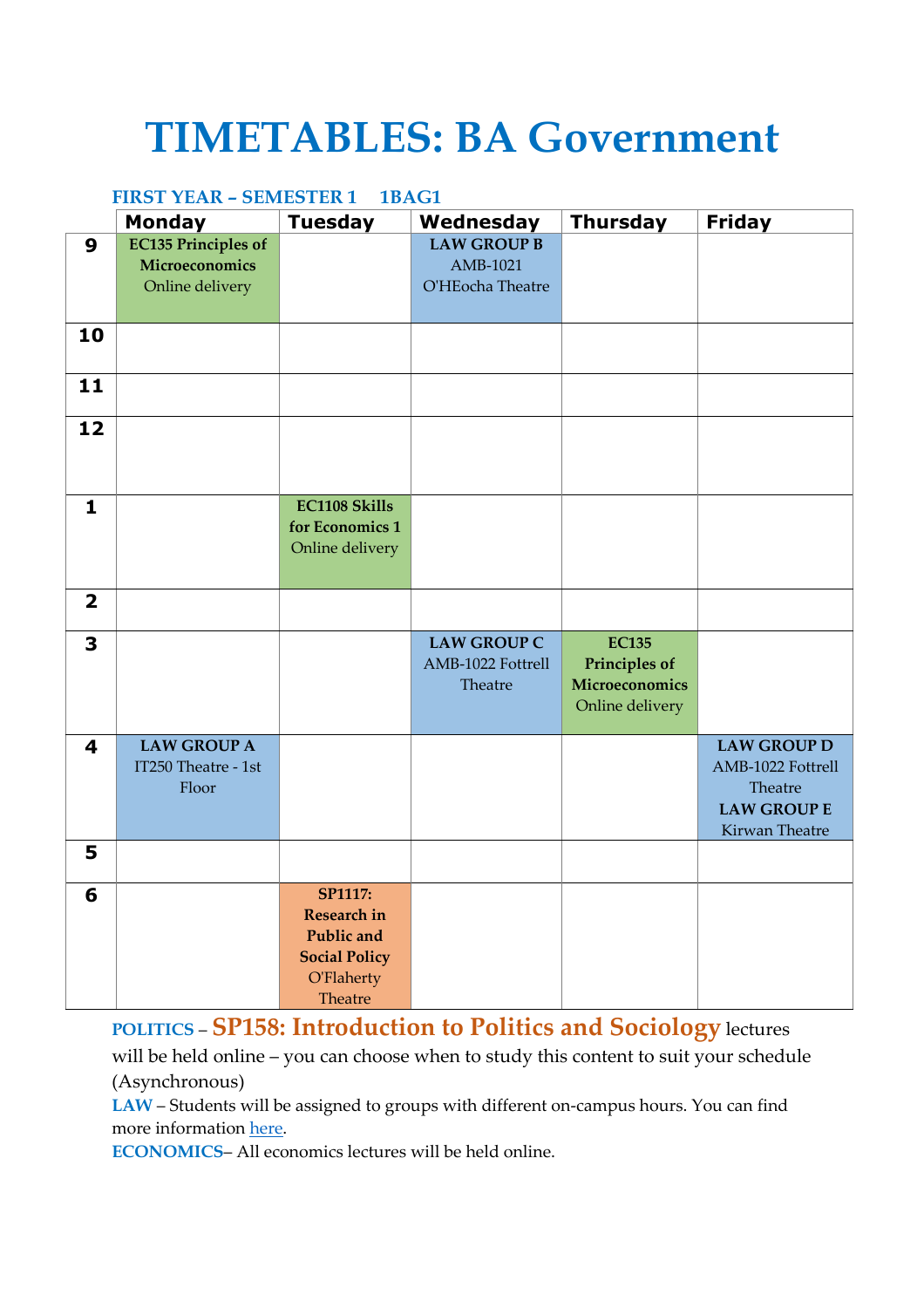## **SECOND YEAR – SEMESTER 1 2BAG**

|                         | <b>Monday</b>           | <b>Tuesday</b>           | Wednesday                | <b>Thursday</b>           | <b>Friday</b> |
|-------------------------|-------------------------|--------------------------|--------------------------|---------------------------|---------------|
| 9                       |                         |                          |                          | Law Group A               |               |
|                         |                         |                          |                          | AUC G002                  |               |
|                         |                         |                          |                          | Law Group D               |               |
|                         |                         |                          |                          | AC202                     |               |
| 10                      |                         |                          |                          |                           |               |
| 11                      |                         |                          | <b>EC219</b>             |                           |               |
|                         |                         |                          | Comparative              |                           |               |
|                         |                         |                          | <b>Economic Thought</b>  |                           |               |
|                         |                         |                          | <b>Online Delivery</b>   |                           |               |
| 12                      | <b>SP216.I European</b> | <b>SP235 Social</b>      | <b>SP235 Social</b>      | <b>EC269 Intermediate</b> |               |
|                         | <b>Politics</b>         | <b>Issues and Policy</b> | <b>Issues and Policy</b> | Microeconomics            |               |
|                         |                         | <b>Responses</b>         | <b>Responses</b>         | <b>Online Delivery</b>    |               |
| $\mathbf{1}$            |                         |                          | <b>EC219</b>             | Law Group B               |               |
|                         |                         |                          | Comparative              | ENGG017                   |               |
|                         |                         |                          | <b>Economic Thought</b>  | Law Group C AC003         |               |
|                         |                         |                          | <b>Online Delivery</b>   | Darcy Thompson            |               |
|                         |                         |                          |                          | Theatre                   |               |
|                         |                         |                          |                          | <b>EC207 Irish</b>        |               |
|                         |                         |                          |                          | <b>Economic History</b>   |               |
|                         |                         |                          |                          | <b>Online Delivery</b>    |               |
| $\overline{\mathbf{2}}$ | <b>SP216.I European</b> |                          |                          | Law Group B               |               |
|                         | <b>Politics</b>         |                          |                          | AMB-1023                  |               |
|                         |                         |                          |                          | MairtinO'Tnuathail        |               |
|                         |                         |                          |                          | Theatre                   |               |
|                         |                         |                          |                          | Law Group C               |               |
|                         |                         |                          |                          | AUC G002                  |               |
| 3                       |                         | <b>EC273</b>             |                          | <b>EC269 Intermediate</b> |               |
|                         |                         | <b>Mathematics for</b>   |                          | Microeconomics            |               |
|                         |                         | <b>Economics</b>         |                          | <b>Online Delivery</b>    |               |
|                         |                         | <b>Online Delivery</b>   |                          |                           |               |
| 4                       | Law Group A             | <b>EC207 Irish</b>       |                          |                           |               |
|                         | AUC G002                | <b>Economic History</b>  |                          |                           |               |
|                         | Law Group D             | <b>Online Delivery</b>   |                          |                           |               |
|                         | AMB-1023                |                          |                          |                           |               |
|                         | MairtinO'Tnuathail      |                          |                          |                           |               |
|                         | Theatre                 |                          |                          |                           |               |
| 5                       | <b>C273 Mathematics</b> |                          |                          |                           |               |
|                         | for Economics           |                          |                          |                           |               |
|                         | <b>Online Delivery</b>  |                          |                          |                           |               |

**LAW** – Students will be assigned to groups with different on-campus hours. You can find more information here.

**POLITICS** – **SPSK3101 Politics and Society** will be held online - you can choose when to study this content to suit your schedule (Asynchronous). For both **SP216.I European Politics** and **SP235 Social Issues and Policy Responses**, you will be assigned to a one of two groups